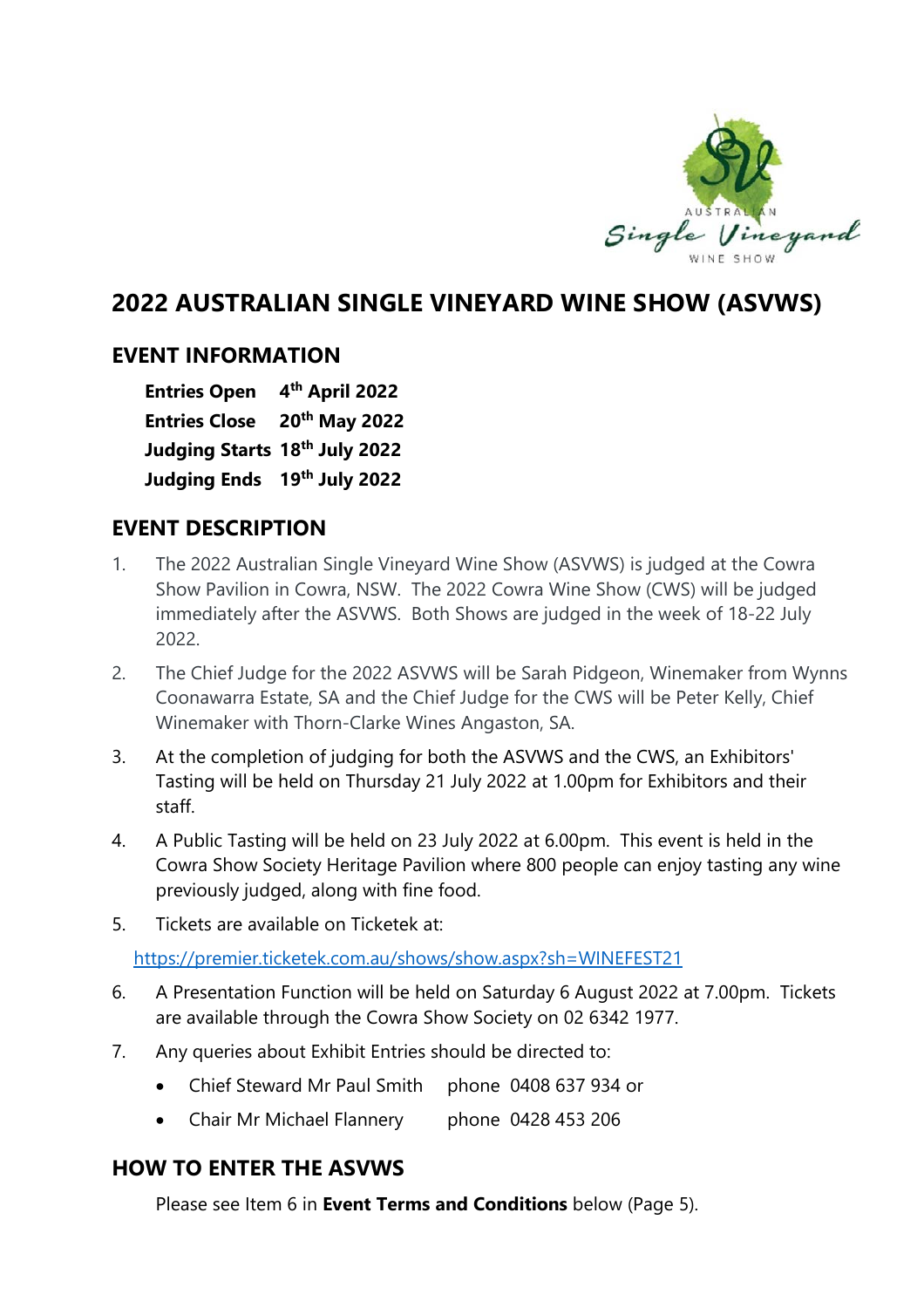## **EXHIBITOR ENTRY INSTRUCTIONS**

1. Minimum stock level required to be held by exhibitor at the time of entry:

| White and Red Table Wines | 50 dozen |
|---------------------------|----------|
|                           |          |

| Sweet White Dessert Wines | 25 dozen |
|---------------------------|----------|
| Sparkling Wines           | 25 dozen |
| <b>Fortified Wines</b>    | 25 dozen |

(750ml bottles or equivalent volume)

- 2. Exhibit requirements are:
	- **(***a) Classes 1 to 12, 25, 31 to 49 - six (6) 750ml bottles or equivalent*
	- *(b) Classes 21 to 22, 61 to 63, 71 to 75 - four (4) 750ml bottles or equivalent*
- 3. Online, email and posted entries open on **Monday 4th April 2022** and close on **Friday 20th May 2022.**
- 4. Bottle entry labels will be emailed to exhibitors by **Friday 3rd June 2022**. The labels must be affixed to all bottles before delivery.
- 5. Commercially labelled wines must be entered with their commercial labels affixed.
- 6. All exhibits are to be delivered, at exhibitor's cost to:
	- **ASVWS Show Pavilion 3-5 Grenfell Road Cowra NSW 2794**
- 7. External packaging must be clearly and properly marked with the exhibitor's name.
- 8. Exhibits are to arrive no later than **Friday 17th June 2022**. Exhibits on which freight has not been paid will be excluded from judging.
- 9. All exhibits become the property of the Society upon receipt.
- 10. The Society reserves the right to accept or reject any entry, to question exhibitors on details of entries and to change entries to a more appropriate class.
- 11. All entries must comply with the following regulations:
	- (a) A minimum of 95% of the grapes used to make the entered wine must be sourced from a contiguous parcel of land that is "named" and can be easily identified.
	- (b) Where the "name" does not appear on the bottle label, a declaration may be required confirming 11(a) above.
	- (c) All exhibits in the organic classes must adhere to the requirements of the Organic Regulators and carry a Certification Number from the Australian Standards for Organic and Biodynamic Products.
- 12. AUDITING
	- (a) The exhibitor agrees to retain stock records at the time of entry that will demonstrate to an auditor, if required, that they meet the volume requirements of the classes entered.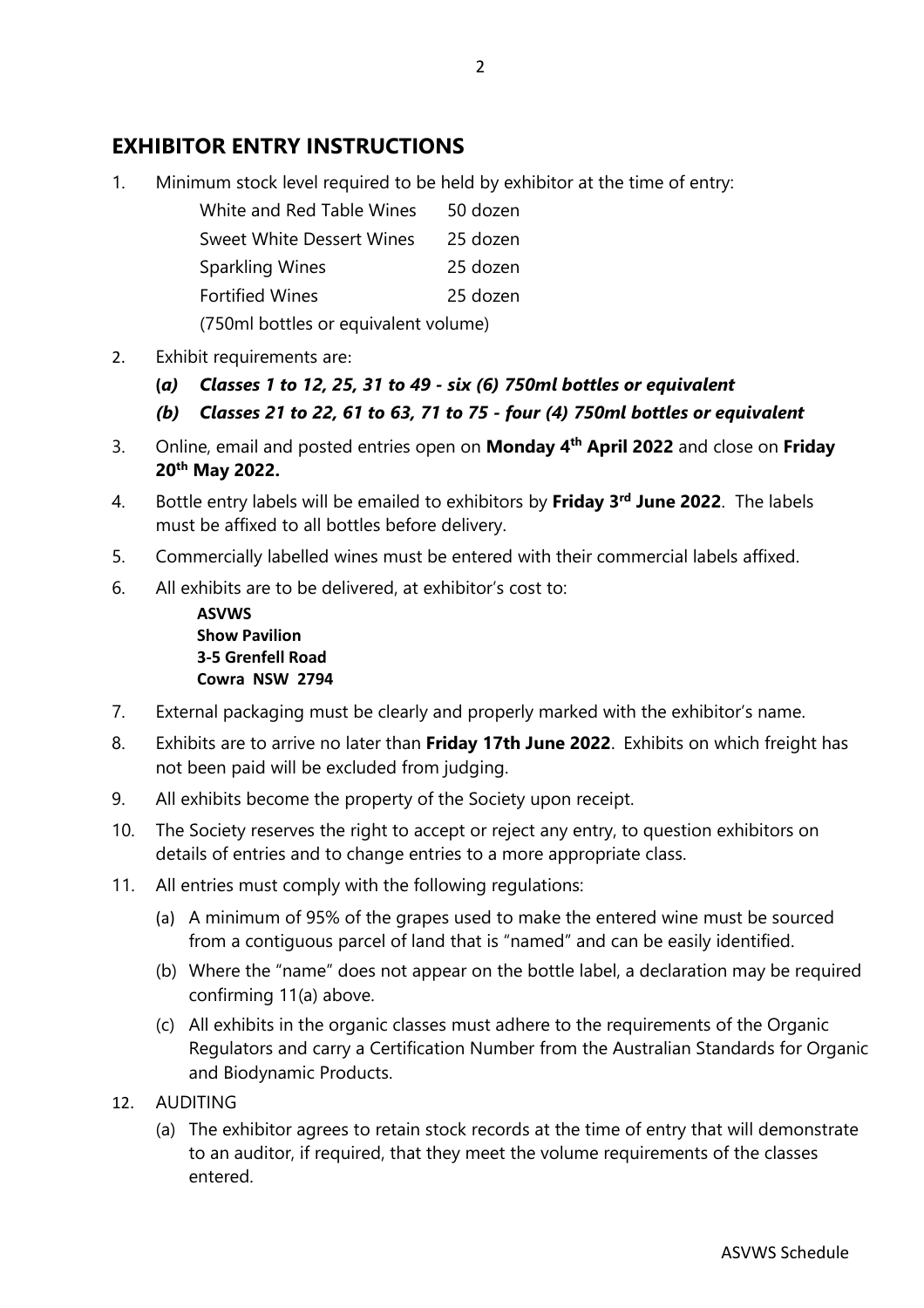- (b) In all cases, the wine in stock, as declared on the entry form, may be inspected and checked by a representative or nominee of the Society to verify origin and quantity held at the time of entry submission.
- (c) The exhibitor agrees that if an entry submitted is from a single blend then no blend number is required. If the wine submitted is from more than one blend and bottled under the one label, the blend (or batch) number is to be included on the entry form.
- (d) The exhibitor is required to declare that the entries meet the entry criteria as set out in the regulations.
- (e) The exhibitor agrees to cooperate with and abide by the consequences of the wine shows' auditing process.
- (f) The exhibitor agrees to the publication, as contemplated by these recommendations, of audit results, including details of any penalties imposed; and the exhibitor agrees to make no claim of any kind or description arising out of or in connection with that publication, and indemnifies the wine show organisers in respect of any claim by any third party in respect of loss or damage arising out of or in connection with that publication.
- (g) After the closing date for receipt of exhibits, a draw may be made for selection of regions from which entries may be checked. An official appointed by the Society may inspect the quantities of such wines in accordance with the declaration on the entry form and take at least one sample bottle for comparison with the exhibit submitted.
- (h) The Society may purchase at random, samples from a licensed retail outlet for comparison with the exhibits submitted for judging.
- (i) The exhibitor agrees that the show organisers and the bodies with which they are associated, are enabled to recognise and act in conformity with any penalties imposed by any other wine show organiser or associated body, and for the exhibitor in question to have no claim of any kind or description against a wine show organiser in respect of any such recognition or action.

#### 13. JUDGING

Exhibits will be judged out of 100 points and the average of three judges' points will be the result. Medals will be awarded in all classes as follows:

| Gold          | (95.0 to 100 points)   |
|---------------|------------------------|
| Silver        | (90.0 to 94.99 points) |
| <b>Bronze</b> | (85.0 to 89.99 points) |

#### 14. TROPHIES

- (a) The Most Successful Exhibitor Trophy of the ASVWS will be awarded to the exhibitor whose entries have the highest points tally. Five points will be awarded for gold medal, three points for silver and one for bronze. This award may only be displayed on or in relation to wines that have won a medal at the ASVWS.
- (b) Exhibitors of trophy winning wines selected by the committee to be served at the Awards Presentation Function, will be required to supply and deliver to the Society 12 x 750ml bottles of table and sparkling wines and up to 6 x 750ml bottles (or equivalent) of fortified and dessert wines.
- (c) Local Awards will be presented to the wines that have attained the highest points but must have received at least silver medal points.
- 15. PROTESTS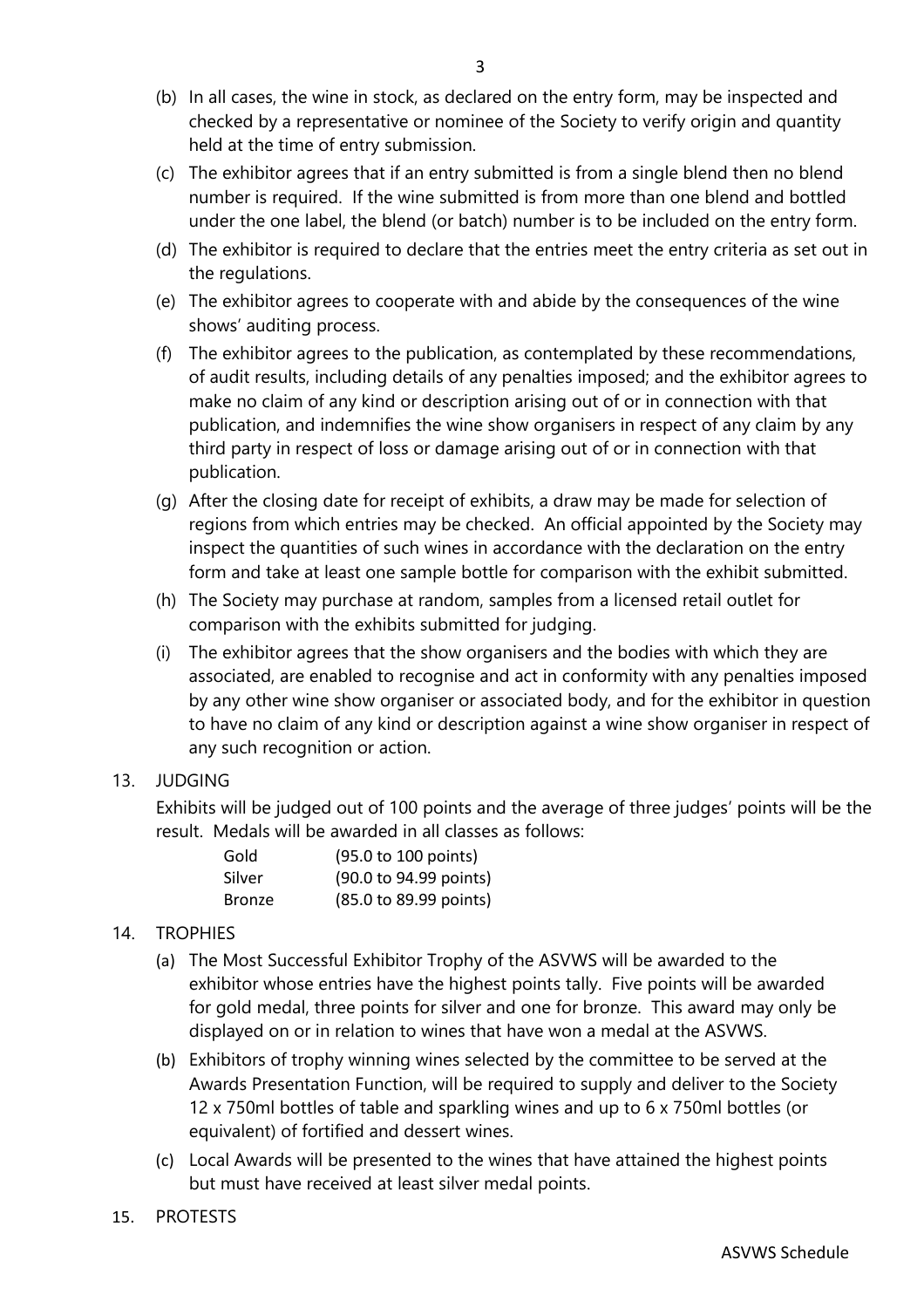No protest will be considered unless made within 7 days of the announcement of the awards. However it must be noted that the decision of the judges is final and, whilst no discussion will be entered into, the reason for the decision will be given.

- 16. DISQUALIFICATIONS
	- (a) Any exhibitor breaking any regulation may be disqualified from this and any future Show or Shows.
	- (b) No entry will be received from any exhibitor disqualified by this or any other similar society during the period of such disqualification. Should an entry be accepted, it shall, when discovered, be deemed void, and the entry fee and the exhibit shall be forfeited.
	- (c) It should also be noted that an entry may be disqualified if:
		- I. A checked wine (per paragraph 12) does not conform to the wine entered or
		- II. A wine entered is not finished and commercially bottled or
		- III. The quantity claimed to be held in stock is determined to be false.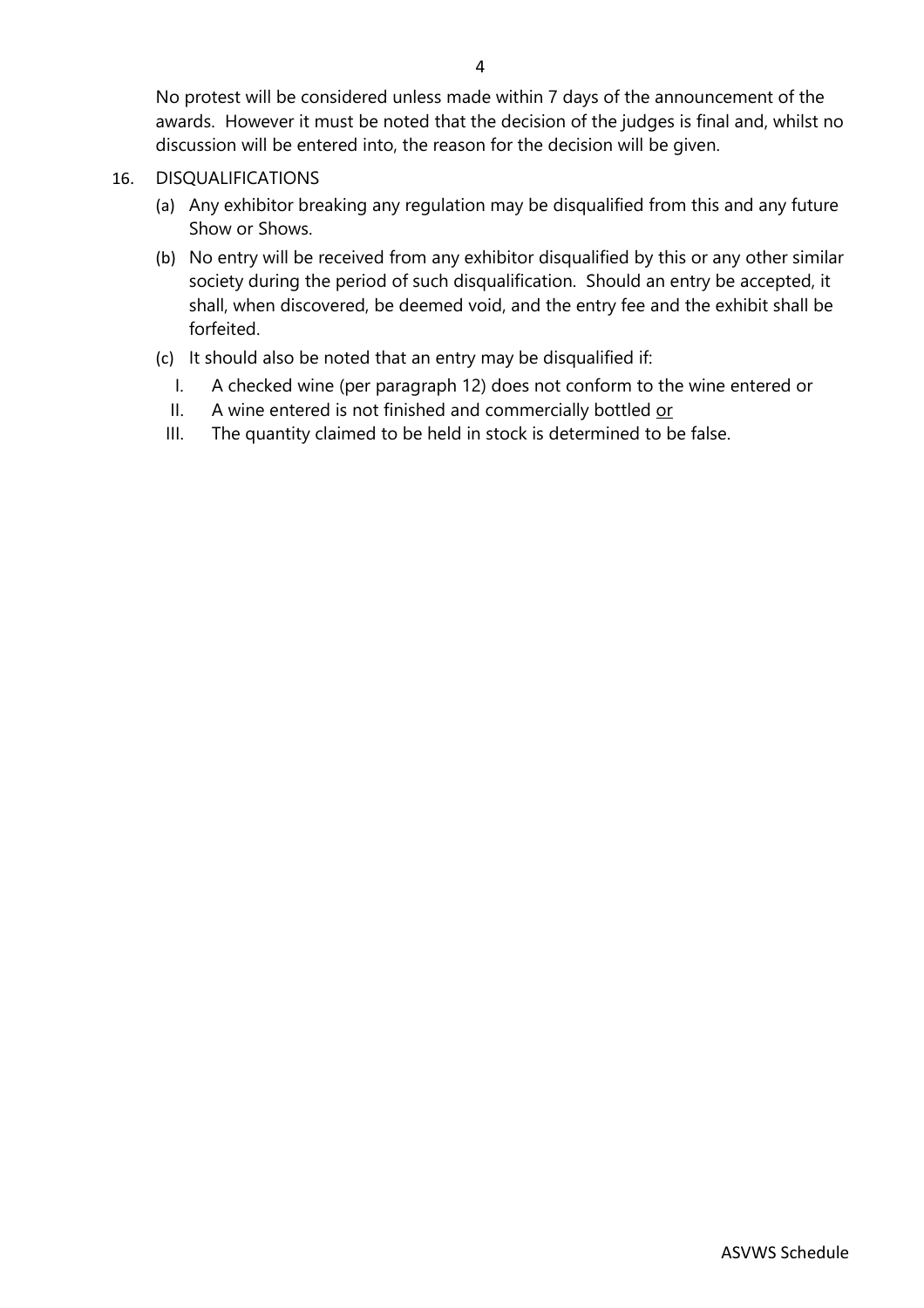# **ASVWS TROPHIES and AWARDS 2022**

5

#### **WHITE WINES**

*THE MOST SUCCESSFUL EXHIBITOR (Classes 1-75)*

*SINGLE VINEYARD CHARDONNAY (Classes 1-2, 12)*

*SINGLE VINEYARD RIESLING (Classes 4, 12)*

*SINGLE VINEYARD SEMILLON (Classes 6-7, 12)*

*SINGLE VINEYARD OTHER DRY WHITE VARIETIES (Classes 3, 5, 8, 9, 11-12)*

*SINGLE VINEYARD DRY WHITE BLEND (Classes 10, 12)*

*SINGLE VINEYARD DRY WHITE TABLE WINE OF SHOW (Classes 1-12)*

*VITICULTURIST OR GROWER OF SINGLE VINEYARD DRY WHITE TABLE WINE OF SHOW*

*SINGLE VINEYARD SWEET WHITE WINE (Classes 21-22)*

## **ROSÉ WINE**

*SINGLE VINEYARD ROSÉ (Class 25)*

## **RED WINES**

*SINGLE VINEYARD CABERNET SAUVIGNON (Classes 31-33, 49)*

*SINGLE VINEYARD PINOT NOIR (Classes 36-37, 49)*

*SINGLE VINEYARD SHIRAZ (Classes 41-43, 49)*

*SINGLE VINEYARD OTHER DRY RED VARIETIES (Classes 34-35, 38-40, 44-46, 49)*

*SINGLE VINEYARD DRY RED BLENDS (Classes 47-49)*

#### *SINGLE VINEYARD DRY RED TABLE WINE OF SHOW (Classes 31-49)*

*VITICULTURIST OR GROWER OF SINGLE VINEYARD DRY RED TABLE WINE OF SHOW*

*SINGLE VINEYARD SPARKLING WINE (Classes 61-63)*

*SINGLE VINEYARD FORTIFIED WINE (Classes 71-75)*

*LOCAL AWARDS for BEST RED WINE & BEST WHITE WINE*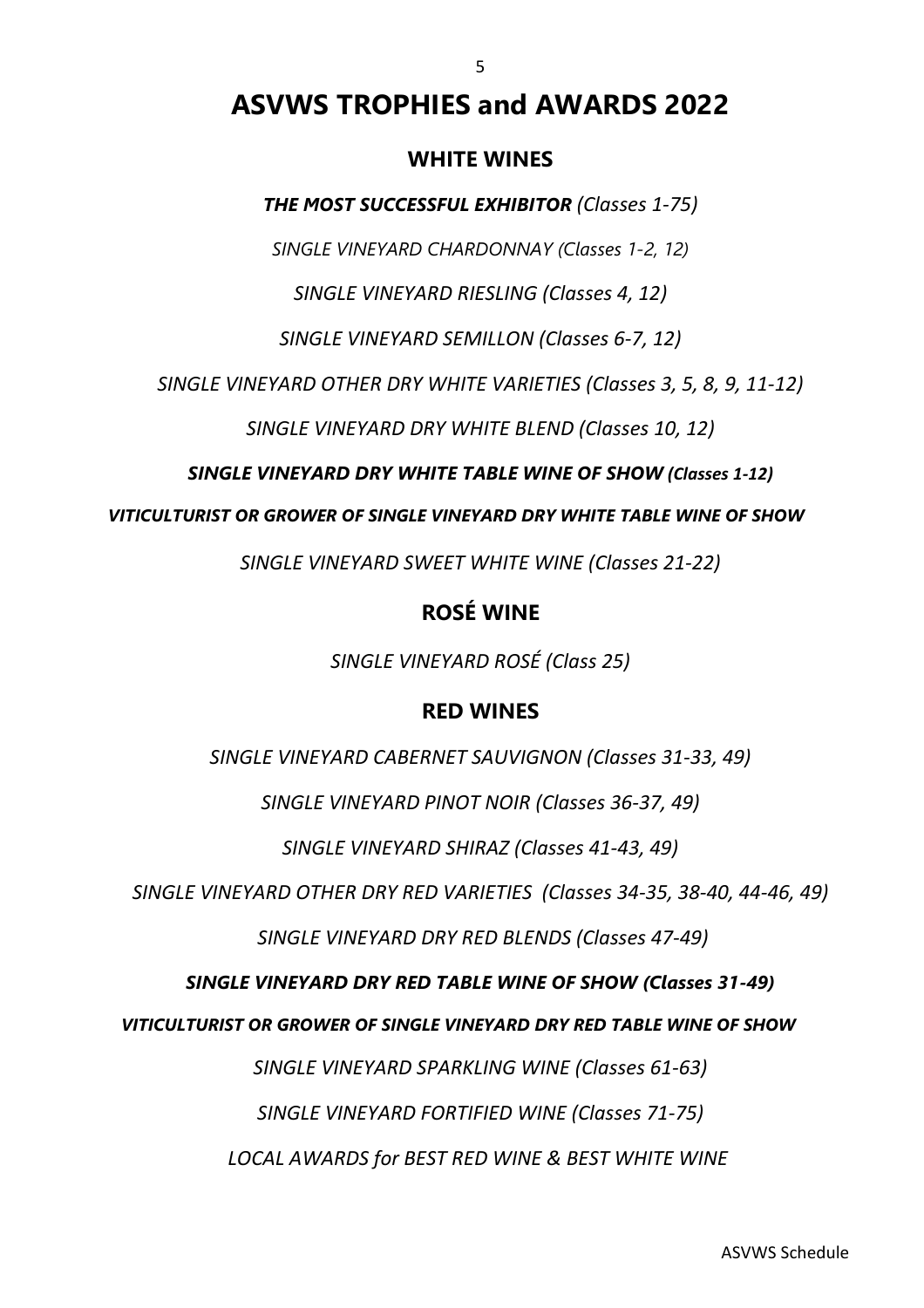## **EVENT TERMS AND CONDITIONS**

- 1. The Australian Single Vineyard Wine Show (ASVWS) is open to licensed winemakers, distillers and merchants who adhere to the **Winemakers Federation of Australia Code of Practice for the Display of Awards.**
- 2. All exhibits shall conform to the respective Acts of the States and Commonwealth of Australia which govern the production and sale of Australian Wine and Brandy, including but not limited to:
	- The Custom and Excise Act.
	- The Health Act,
	- The Spirit Act,
	- The Australian Wine and Brandy Corporation Export Regulations Amendments 1993 and
	- The regulations relevant to such Acts.
- 3. All exhibits shall be made wholly in Australia utilising only Australian grapes.
- 4. All classes in the ASVWS are exclusively for finished bottled wine.
- 5. All entries for table wines will only be accepted where the wine is made from grapes containing not less than 85% of a single vintage and the vintage is stated on the commercial label or will be stated on the commercial label when released. This regulation does not apply to non-vintage classes.
- 6. All entries shall be made either online via *ShowRunner* or using the form supplied by Cowra Show Society Inc. ("the Society") if requested. All information requested must be supplied.
- 7. An Exhibitor may submit unlimited entries per class.
- 8. A wine shall only be entered once, irrespective of the number of trade labels under which it is released.
- 9. Exhibits of blended wines must represent the prescribed quantity already blended, but not necessarily in the one container. In all single varietal classes, not less than 85% of the wine shall be of the specified variety.
- 10. Exhibits of wines subject to multiple bottling runs shall be, in all respects, the same wine that is currently available for retail sale.

# **EVENT PRIVACY POLICY**

We will not sell, disseminate, disclose, trade, transmit, transfer, share, lease or rent any personally identifiable information to any third party not specifically authorised by you to receive your information except as we have disclosed to you.

## **EVENT PAYMENT NOTES**

Payment for the entries to the Australian Single Vineyard Wine Show and the Cowra Wine Show should be paid to the Cowra Show Society (Westpac Bank) - BSB 032 820 Account 280323. Entry fees are \$55.00 per entry (includes GST), are nonrefundable and can be paid in one of the following ways: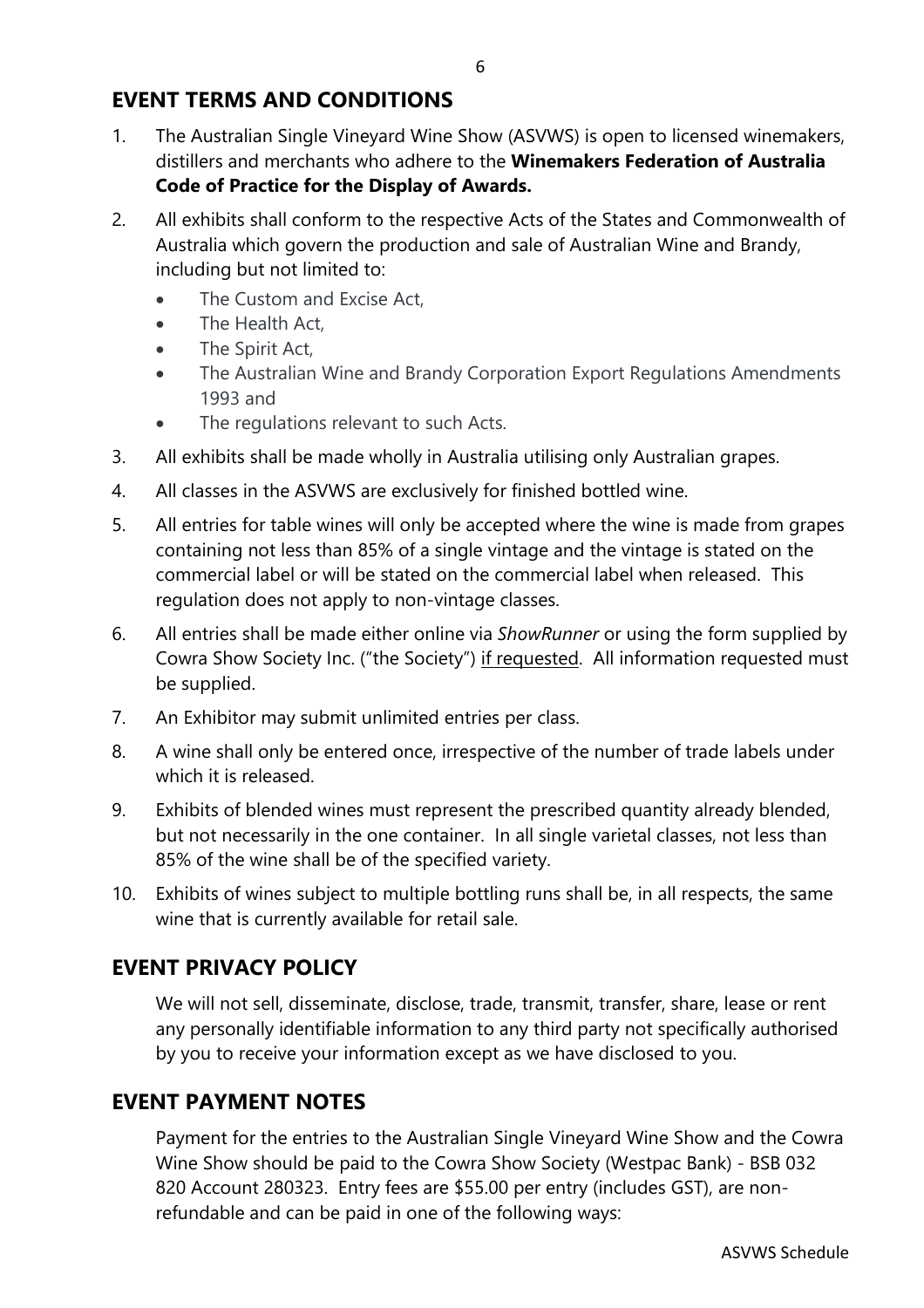- Through ShowRunner (Stripe) or
- Through Direct Debit (please include Vineyard Name in the Reference/Description).